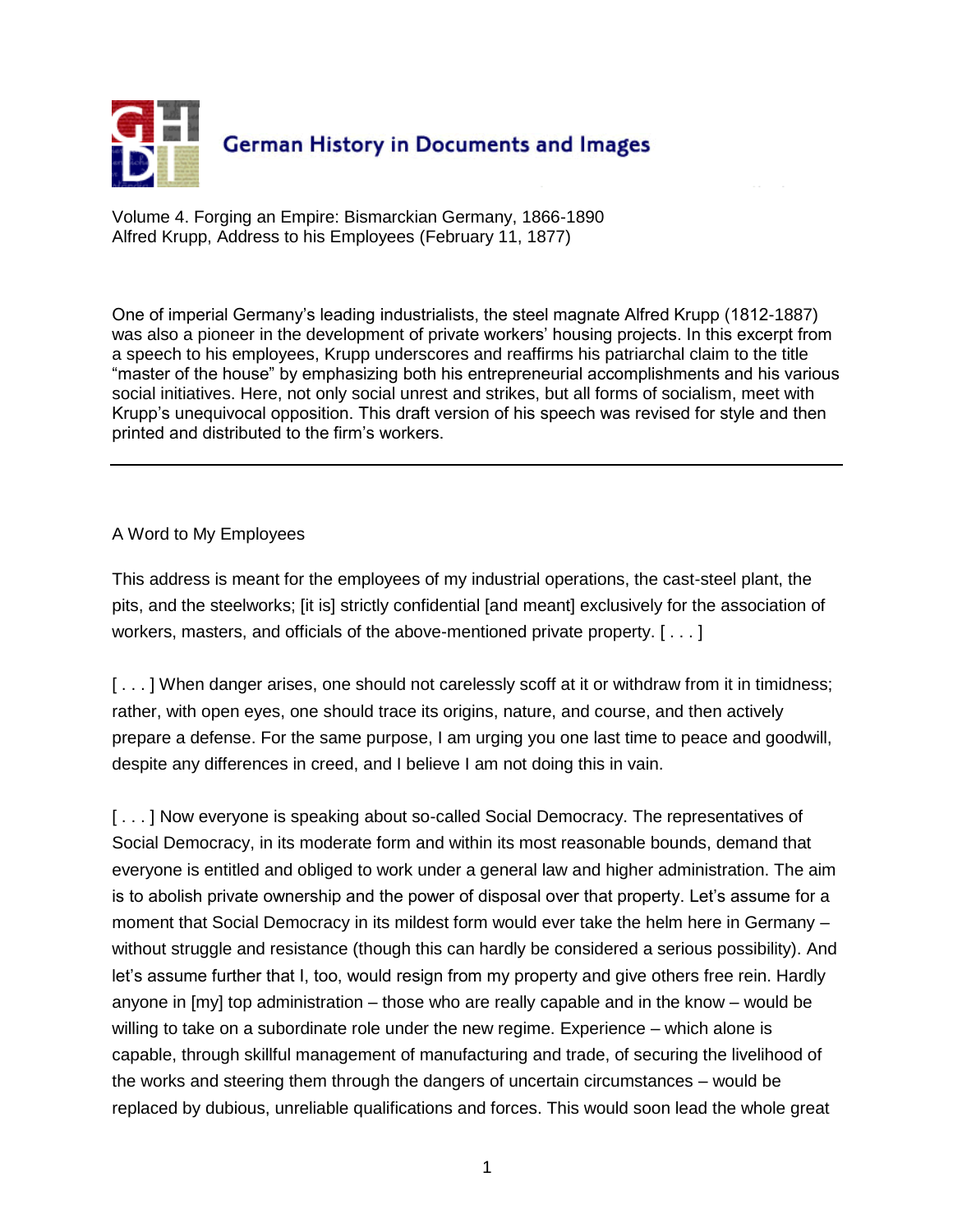enterprise into ruin. No one really needs further explanation on this point. But assume for a moment that people could be recruited who would be capable of managing the works, who would be able to match what we have accomplished in terms of price and quality [of industrial project], who could compete with other powerful industrial enterprises; *still* the plant would come to ruin: it could not continue to feed anyone who is not able to digest stones and iron. For it is well known that the factory cannot survive purely on domestic demand.

The majority of products are shipped to foreign countries all over the world. The plant owes this exclusive position to its well-established reputation, to the trust that the company administration has acquired little by little since the factory was founded. Without these personal bonds of trust, the entire business would cease. No state and no government will regard the enterprise as the same one of old, and no one will respect it as much if the managing staff were to be changed; the nature of Social Democracy will only give cause for mistrust and antipathy. Yet the champions of the new doctrine about the happiness of nations will not be content with these mere beginnings of radical change; in fact, they will move forward step by step. They do not want to accept any throne, government, religion, property, and inheritance. Equally they reject discipline, a sense of modesty, and moral standards. Whatever good has been created, refined, and sanctified over the centuries – this is supposed to be destroyed, and of course this cannot take place without fire and sword. Whatever a hard-working, thrifty family has accomplished, whatever a generation has honestly acquired, the lazy and slovenly individuals are to be permitted to appropriate; and once their part is consumed, they "share" again with those who have, in the meantime, acquired possessions through hard work and thriftiness. That is frankly the goal that these rioting advocates of the new doctrine pursue. [ . . . ]

I now leave this ugly picture and such dismal reflections in order to move on to another subject, namely, the history of my works, so that you may understand for what reasons and based on what right I will not give an inch in my demands. [ . . . ]

It is a well-known fact, and need not be repeated here, that in 1826 the dilapidated cast-steel plant without assets was entrusted to my leadership. I started with few employees; they earned more and lived a better life than I did. This continued for almost 25 years, accompanied by worries and arduous work. And when I finally employed a greater number of staff, my fortune was nevertheless smaller than that possessed by many a worker in the steel works today. The employees with whom I began and carried out this work were very fine people, and belatedly I would like to thank all of them for their loyalty, including the majority of them who have already passed away. Those, however, who came to me from the herd or plough, who were unemployed, or who were children of widows – they were glad to start working for me because they improved their lot, and in most cases they wanted to express their thanks. Quite a few of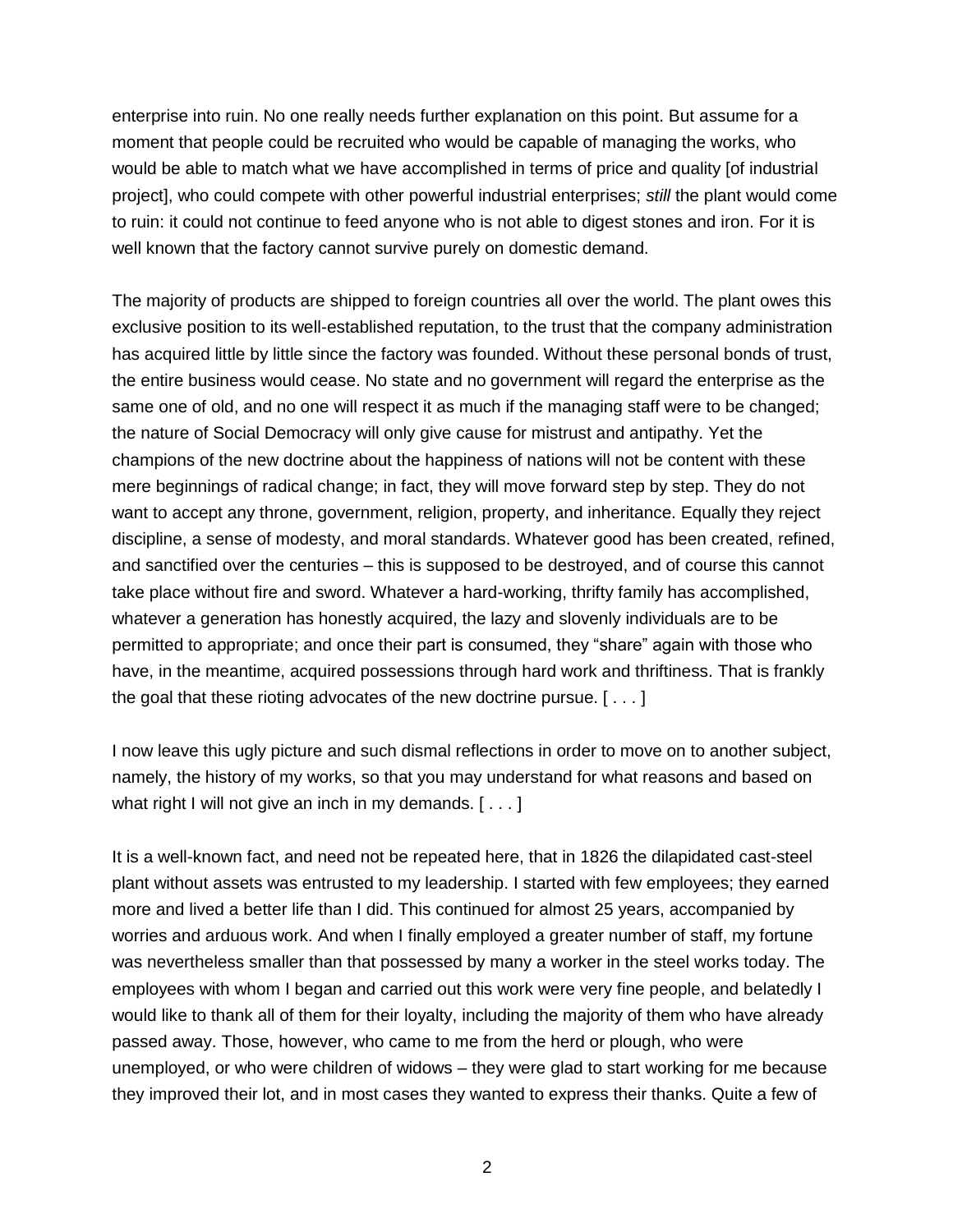them have become prosperous men. [ . . . ] None of them ever thought of making any claims on the [company's] profits after having received their agreed wages. But today some learned benefactors of the people advocate exactly that claim, using fine phrases; and these have resulted in Socialist doctrines.

I needed workers and I hired them. I have paid them the wages they demanded, improved their station most of the time, and renewed their contracts or dismissed them according to regulations. Some have left the factory to get ahead elsewhere; as one left, someone else took his place. Where originally three men were employed, 15,000 worked later on. Over the course of time, more than 100,000 men have gone through this cycle in my plants. Each one of them has received wages according to individual strength and ability. In most cases one could easily take the place of another, because workers do not have any inventions to their credit; one can find skilful workers everywhere as replacements. So there can be no question of anyone having any particular claim except for the usual one, that being increased wage and salary, which is always a consequence of greater performance. The apostles of Social Democracy, though, try to corrupt the minds of the most modest people through tempting speeches, and they will be to blame for the ruin of many a worker who lends them an ear and is therefore dismissed.

The industrial employer, just like the farmer, has to be prepared for any vicissitudes. Both often pay for the seed but reap no harvest. The worker, however, wants undiminished wages for his work. The cast-steel plant has to send its agents to all corners of the world without sparing any expense in order to obtain work for the factory; and these efforts do not always succeed. Some years yield no profit at all; but nevertheless the worker receives regular wages. It is imperative to gather the necessary strength during the good years in order to weather the bad ones. Without a reserve of profits, the employer would have to dismiss workers in the lean years. Yet even in the worst years, when everything was depressed, the plant continued to operate, produced surplus stocks or supplied products at a loss, just for the purpose of feeding the people and keeping their home-fires burning. – The doctrine of the Socialists also takes issue with everyone's innate sense of justice. Just as everyone defends his property, so I defend mine. If an idea belongs to me, the experience is mine as well and so is the fruit it bears. The same holds true for the cast-steel plant and its production. It is I who has introduced inventions and new production methods, not the workers. The worker is compensated with wages, and whether I make a profit or loss out of that is my own business. [...]

I have had the courage to improve the workers' lot by building housing for them – 20,000 people have already found accommodation – to establish schools for them, and to set up facilities to allow them to purchase necessities at affordable prices. To accomplish this I have gone into

3